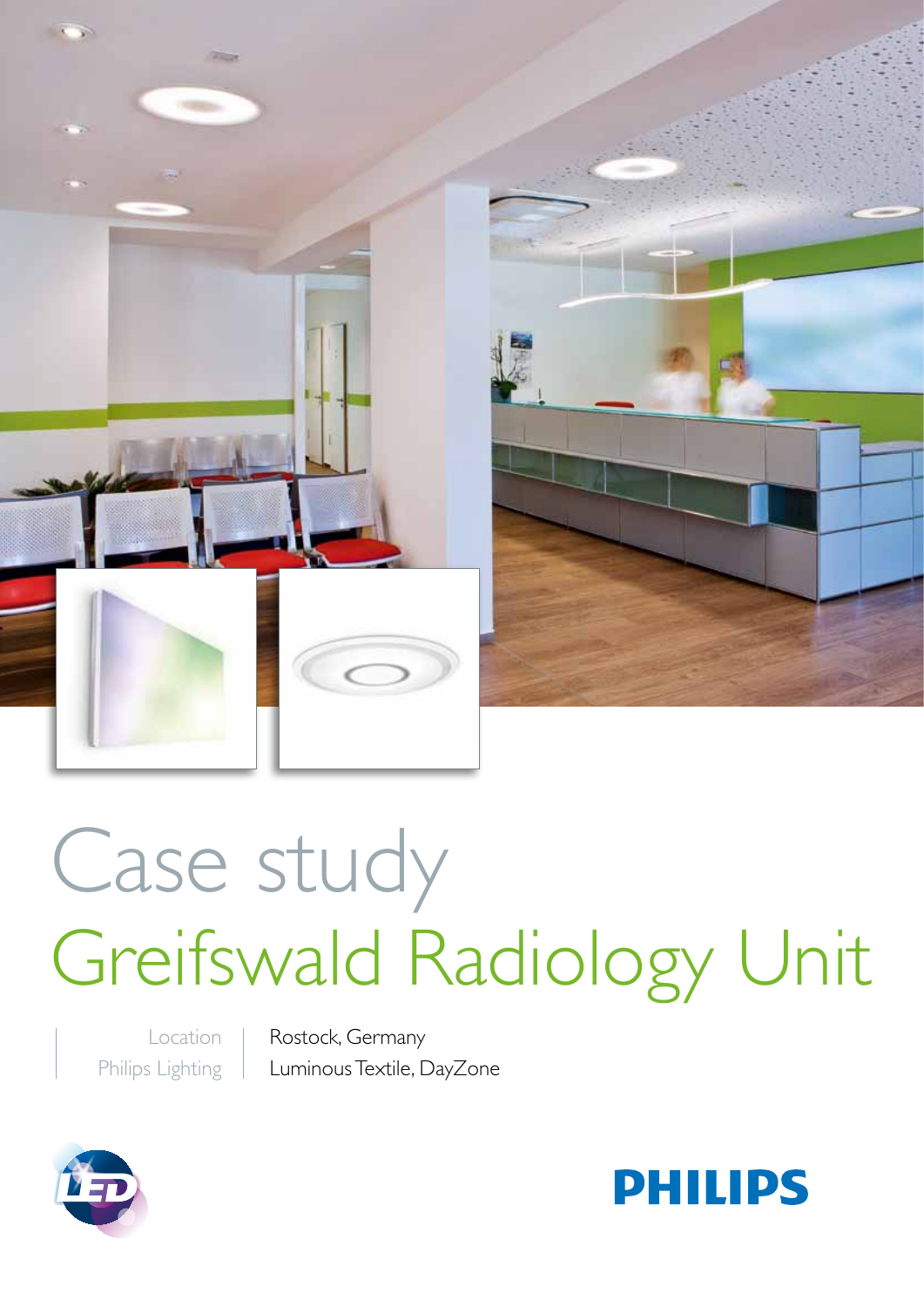

"Thanks to the innovative lighting solutions supplied by Philips, we have now been able to reduce perceived waiting time and, despite being a medical facility, produce a pleasant ambience."

Dr Lothar Sommer, Specialist Radiologist, Greifswald Radiology Unit

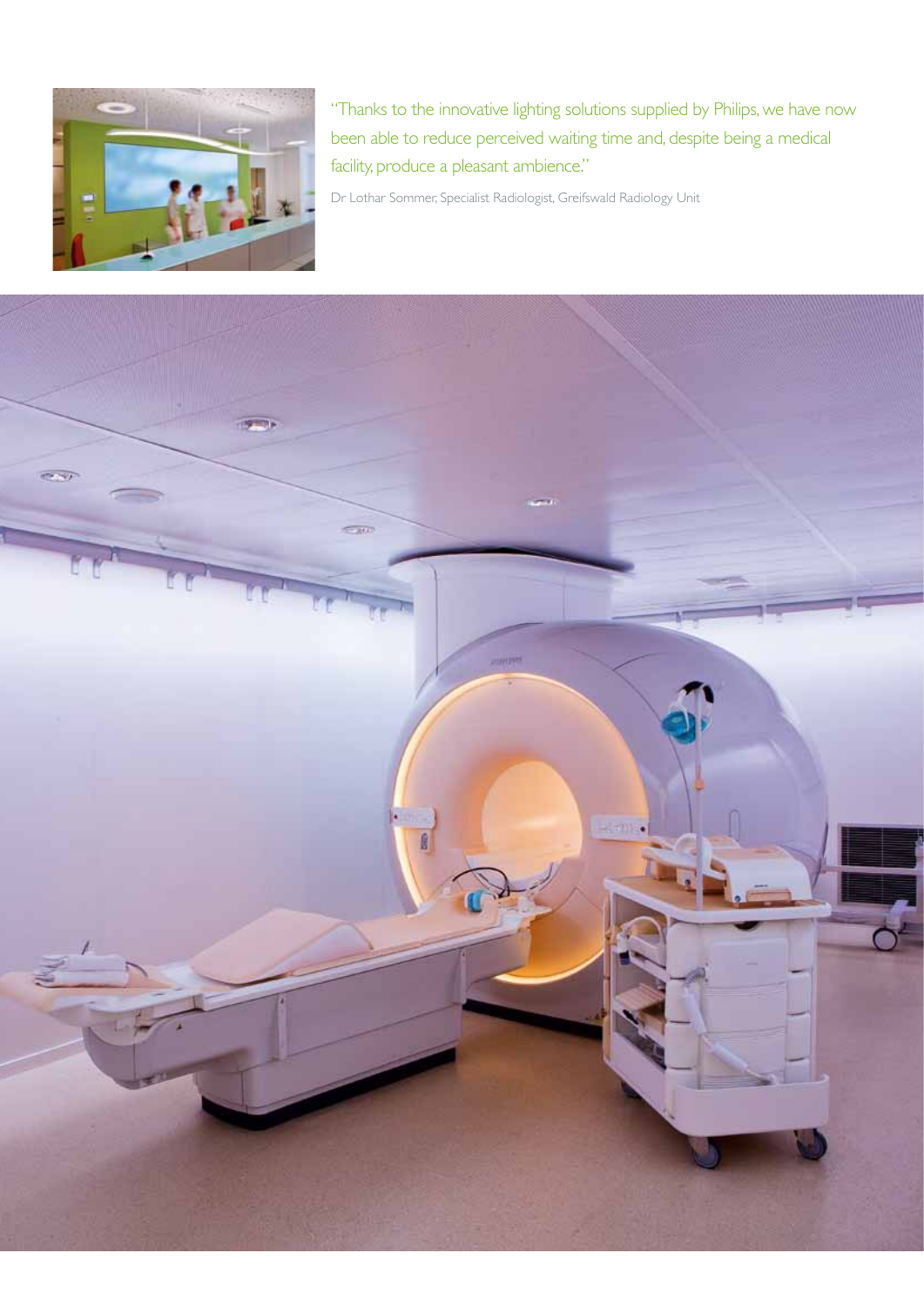# Medical examination in a soothing environment



# Project info

Customer Greifswald Radiology Unit, Dr Lothar Sommer, Dr Holger Resch **Location** Rostock, Germany PM, lighting consultants Philips Lighting, Armin Mross, Michael Janert Practice lighting Greifswald Radiology Unit, Rostock

#### Philips products

Luminous Textile, Dynalite (Touchscreen Panel), DayZone, DayWave, LuxSpace Compact, LuxSpace Mini, Savio

#### **Results**

• Comfortable atmosphere for patients, doctors and nurses

- Modern lighting management with individual dimming, light control and presence detection
- Innovative lighting solutions based on LED technology

# Background

The Greifswald Radiology Unit in Mecklenburg-Vorpommern is a transregional community practice specialising in MRI of joints and neuroradiology. Led by specialist doctors Lothar Sommer and Holger Resch, the practice has made a name for itself as a provider of first-rate medical services in a professional and calming atmosphere.

#### The challenge

Thanks to the successful work of both specialist doctors, the practice wanted to open a second site. Practice rooms were sought and found in Rostock, spread across two floors of a former policlinic. The premises required a complete overhaul and considerable modernisation, particularly in regard to its medical equipment and lighting. In terms of the lighting, the focus lay on sourcing a turnkey solution. The complete process right up to commissioning needed to be provided by just one company. At the same time, the challenge lay in creating a relaxing atmosphere with efficient lighting solutions. The well-being of the (predominantly cancer) patients and the employees held high priority.

### The solution

From the special requirements for the installation, an integrated solution was developed, bringing together medical and lighting solutions. The lighting had to form an integral component in patient interaction, while being as energy-efficient as possible. What emerged was a concept

that satisfied the highest demands, both functionally and aesthetically. Innovative DayZone LED recessed and DayWave LED pendulum luminaires provide high visual comfort and a fresh design. These are supplemented by 'Large Luminous Surfaces', an integrated system made of sound-absorbent textile panels with concealed LEDs. The dynamic lighting panel provides a distinctive room atmosphere which reduces perceived waiting time. In the diagnosis rooms, i.e. in those areas where anxieties and fears are likely to surface, the lighting solutions were integrated with various light colours. Modern lighting controls ensure flexibility and high energy efficiency and include presence sensors in the treatment rooms. The background lighting control used ensures smooth interaction between all components.

#### **Benefits**

Since May 2012, the radiology practice in Rostock has basked in a new light. Bright, friendly rooms welcome patients and provide a pleasant atmosphere. All of the lights can be controlled individually and the ambience can be adjusted to suit a range of situations. The high number of LED lights provide basic energy savings of up to 80% compared with conventional solutions. Together with the low maintenance requirements and high lifetime of LED (up to 50,000 hours), the outcome is a sustainable lighting concept. This concept was implemented by just one agency from lighting design to project management and commissioning and has given the modern medical practice a ground-breaking character.